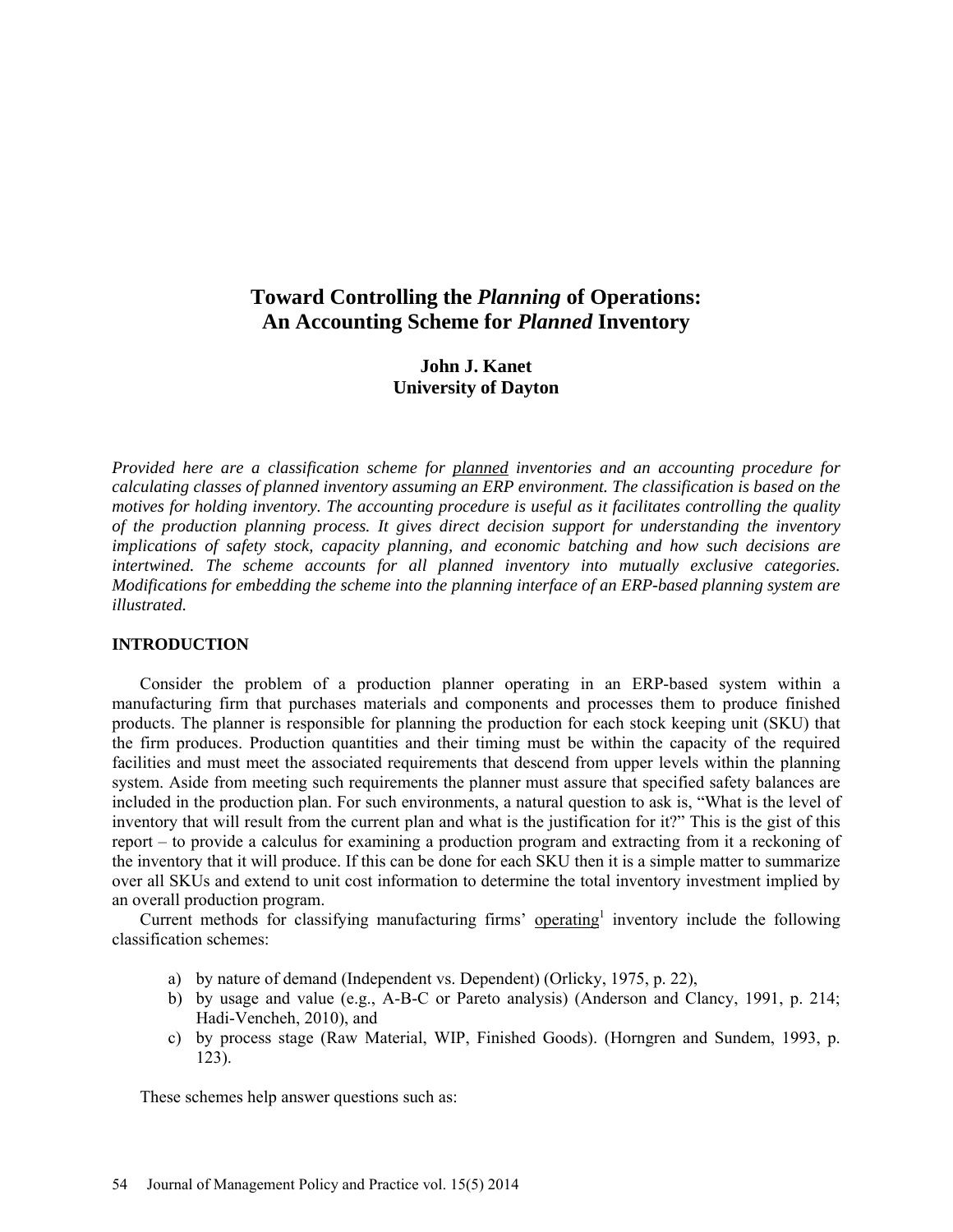- a) "*What type of planning system should we use*?"
- b) "*Which inventory is more important to control*?" and
- c) "*How close is the inventory to cash*?" respectively.

Classification schemes like item c) above, report existing inventory levels by category and provide an accounting of the current level (worth) of the firm's inventory assets. They do not provide information regarding the future level of assets, so are of little help in the evaluation of different plans for production and operations. This paper seeks to answer a different line of questioning also believed to be important, e.g., "*What inventory are we planning to have*?" and more importantly, "*Why are we planning to have it*?" The motivation here is to develop a scheme for the classification of planned inventory. Thus, the emphasis here is on the control of the planning process, i.e., to see if inventory planning is being done well. To this end, introduced here is a time-phased classification of planned inventory by motive and a corresponding accounting procedure for calculating it in a modern ERP-based system. A continuing theme in the literature of management accounting is how to assure that accounting information is in support of management decision-making (e.g., see Küpper, 2009). This report directly addresses this issue as it aims to provide useful accounting information for supporting decisions in production, inventory, and capacity planning and control.

The balance of this article is organized as follows. In the next section the relevant literature is reviewed. Section 3 presents the proposed inventory classification scheme. Section 4 provides a procedure for calculating inventory for each of the proposed categories of planned inventory. Section 5 presents a prototype planning interface that employs the proposed scheme as it might be used in an ERPbased planning system. Section 6 concludes with some final remarks.

# **INVENTORY MOTIVES: RELEVANT LITERATURE**

The scheme proposed here is inspired by the works of Arrow, Karlin, and Scarf (1958), Pfohl (1990), Vollmann, Berry, and Whybark (2002), Narasimhan, McLeavey, Billington (1995), Nahmias (2001), Sϋrie and Wagner (2002), Fleischmann (2003), and Neale, Tomlin, and Willems (2003).

Probably one of the first works to consider classifying existing inventory by motive is found in Arrow, et al. (1958, p.4) who describe three motives: *transaction, precaution, and speculation*. Why inventory is held is also the starting point of the inventory classification by Narasimhan, McLeavey, Billington (1995, p. 91-93). They distinguish:

- a) Transaction Stocks: work-in-progress stocks and pipeline inventories (i.e., transportation inventories, inventory in transit)
- b) Organization Stocks: safety stock, anticipation inventory/leveling inventory, lot size inventory/cycle inventory, scheduling stocks, speculative stocks
- c) Excess Stocks: inventory with no purpose

Pfohl (1990) provides a classification of "Lagerbestände" (German for "stocks"). Lagerbestand is physical stock between production and/or transfer processes, i.e., operating inventory as used above. Like the aforementioned authors, Pfohl's classification scheme is to itemize the functions of stocks; i.e., according to why they are held. His functions or reasons for holding stocks include:

- 1. To take advantage of economies of scale
- 2. To smooth the discrepancies between capacity and demand
- 3. To speculate in light of potential shortages or higher prices
- 4. To protect against uncertainty in demand and/or supply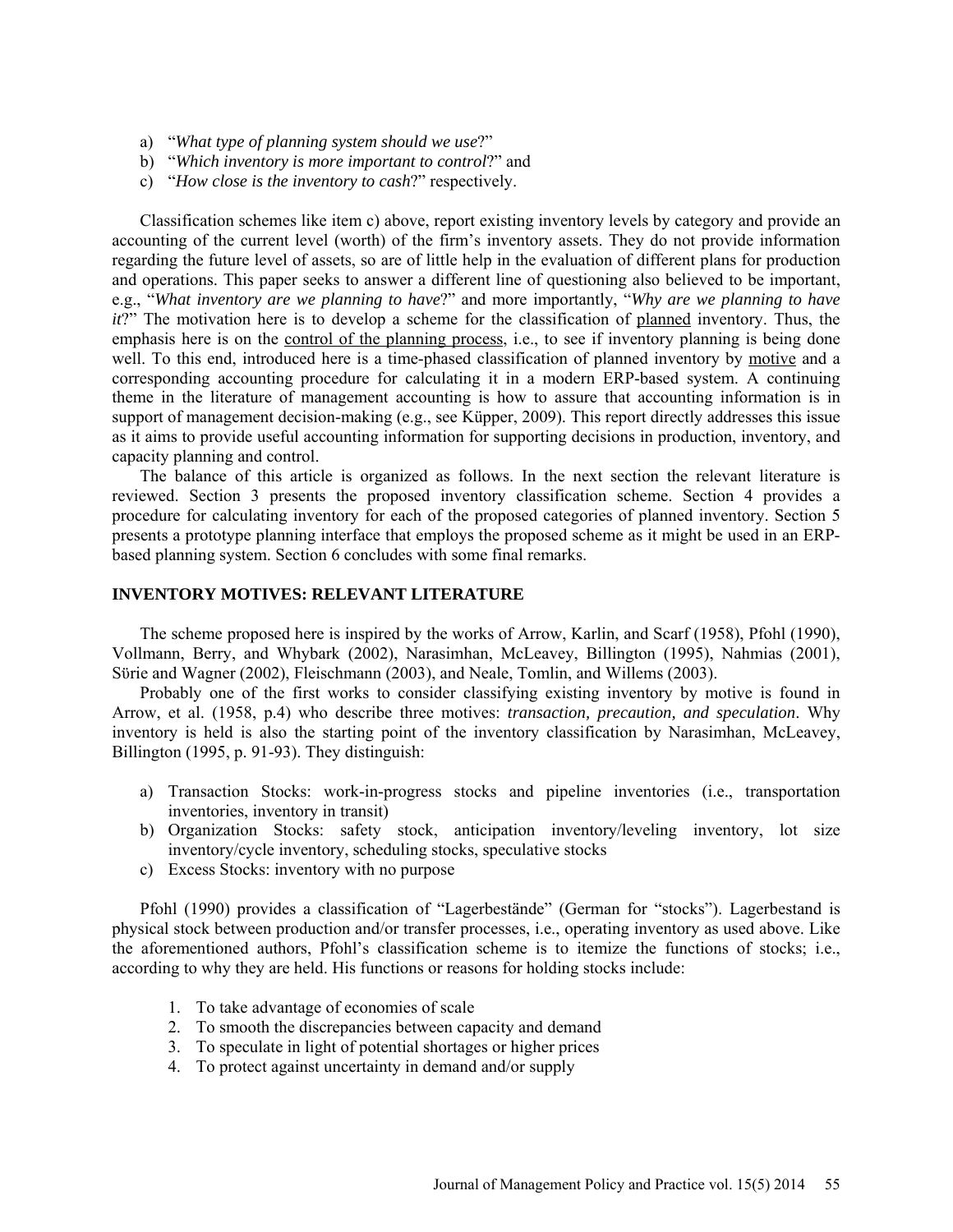Pfohl identifies a number of additional functions including sorting, flexibility, substitution, and leadtime-reducing. Sorting occurs when the order in which jobs are being processed is rearranged. An example is the sorting of parts before and after a paint facility. Parts with the same color requirement are collected in front of the facility, painted, and thereafter resorted in their original flow order. This can be considered as part of the production process specification (the manufacturing technology) and thus not a "motive."

Pfohl's flexibility, substitution, and lead-time-reducing functions are related to the goal of maintaining high customer service. The tactic of holding inventory of semi-finished goods, awaiting final processing until receipt of specific customer orders, would exemplify these functions. This delay tactic has more recently been described as "postponement". (See for example, Simchi-Levi, Simchi-Levi, and Watson, 2003). Flexibility is achieved because this inventory can be used to support different finished goods requirements; the substitution function occurs because semi-finished goods are held instead of more expensive finished ones; the lead-time-reducing function is achieved because lead time is reduced to the time needed to perform final operations only. One could say that the flexibility, substitution, and leadtime-reducing functions each arise out of the uncertainty of demand (or supply). Thus in that sense, the inventory falls under the category of safety inventory, which is described in the section to follow.

Similarly, Nahmias (2001, p. 195-196) explains the following factors as a motivation for holding inventory: economies of scale, uncertainties (w.r.t. external demand, lead time, or supply), speculation, transportation, smoothing, and logistics constraints (e.g. minimum shipping quantities).

Whereas all of the aforementioned authors describe the possible different motives for holding inventory, none has sought to develop methods for measuring inventory according to their classification. Developing a scheme for classifying planned inventory by motive and a procedure for measuring it according to the classification scheme is the goal here. Specifically, provided here is a consolidation of these ideas with the goal to provide an accounting method that enables examining a firm's planned inventory and classifying it according to "motive" – and affording the subsequent use of this information to support decision making in the planning of operations. Thus, planned inventory is classified according to *why* it will occur. As described by Neale, Tomlin, and Willems (2003, p.37), classifying planned inventories in this way enables managers to better address inventory planning questions of location, level, and timing. Moreover, as illustrated in the prototype to be described below, such a schema can serve as the foundation in support of simultaneous integrated decision-making for capacity/capital, production, material/inventory, and cash flow planning. Integration and coordination are key principal goals of controlling. In this case, those efforts are directed at controlling the production and operations planning process.

# **A CLASSIFICATION SCHEME FOR PLANNED INVENTORY**

One can refine the motive-based classification schemes of the aforementioned authors to classify planned inventory over a planning horizon comprised of n periods, into the following mutually exclusive, collectively exhaustive categories. At the end of any planning period  $t$  ( $t = 1, \ldots, n$ ) we have:

- 1. SI(t) *safety* and/or hedging inventory due to precaution against risk and/or uncertainty of demand, and/or production rate, and/or transport time<sup>2</sup>
- 2. CI(t) **capacity** smoothing inventory due to the timing mismatch between limited capacity (of transport and/or process) and demand
- 3. BI(t) **batching** inventory due to economies of scale in production/transport

Note that the above scheme is essentially that as proposed by Pfohl, but with safety from uncertainty and speculation/hedging combined. This is done here to simplify exposition; the classification and method for accounting can be easily extended to this more general case.<sup>3</sup> Note also that inventories categorized by others as transit, lead time, or pipeline inventories are included here under the rubric capacity inventory. For example, the maximum processing rate for an SKU is its capacity which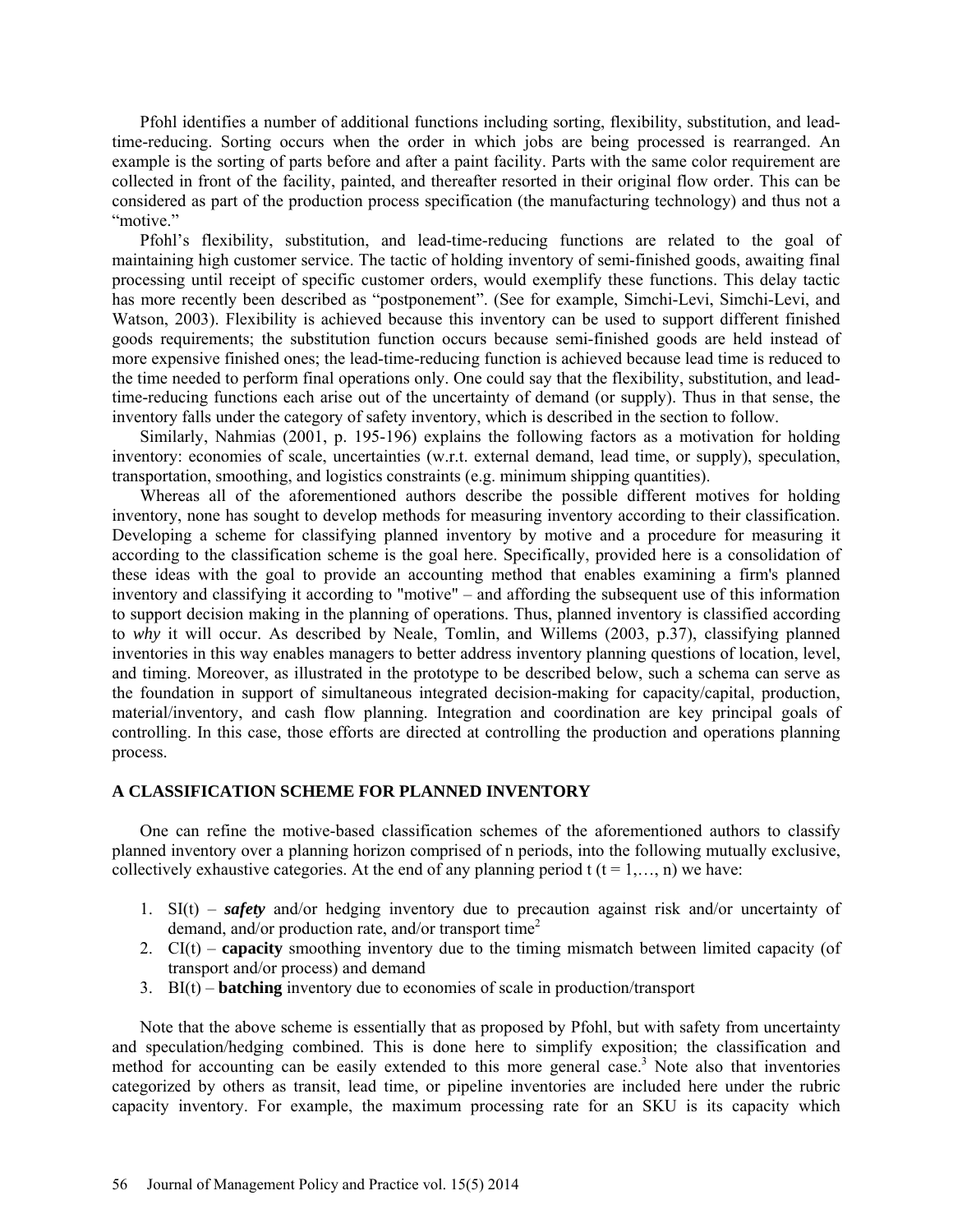determines its lead time. When requirements exceed capacity we must build early thus causing CI. Other common categories such as excess and obsolete inventory are not included because we assume they would never be deliberately planned. Thus, all possible motives for planned inventory can be consolidated into the three categories, SI, CI, and BI. The remaining issue is to assure that this classification forms a partition so that total planned inventory at the end of planning period t, TI(t), is

 $TI(t) = SI(t)+CI(t)+BI(t).$ 

How to form such a partition is provided below after a more detailed description of each of the three classes.

#### **Safety Inventory, SI**

Desired safety balances (DSB) are planned because of uncertainty in supply and/or demand. The typical thought process is to assume some desired level of customer service (either in terms of stockout probability or fill rate); then, given the probability distribution of demand and lead time, to compute the desired safety balance. Such derivations are not the subject here; we assume that desired safety balances have already been established. See Hopp and Spearman (2001), for example, for a good review of DSB calculations.

An important distinction is made here between DSB and safety inventory (SI). The desired safety balance in period t, DSB(t), is the planner-specified minimum inventory that is planned for the end of period t. SI(t) is the inventory that will occur in period t as a result of this planning process. To see this, consider the following 3-period example for one SKU of a fictive firm as shown in Table 1. For ease of illustration, beginning inventory is assumed zero. The planner sets planned production (PP) to satisfy gross requirements (GR) and desired safety balances (DSB) with minimum inventory. As indicated in the table, the resulting end-of-period total inventory is  $TI(t) = TI(t-1)+PP(t)$ -GR(t), which is completely attributable to the desired safety balances.

| Period:                       |     |                 | Total |
|-------------------------------|-----|-----------------|-------|
| Gross Requirements (GR):      | 100 | 80              | 195   |
| Desired Safety Balance (DSB): | 20  | 10              | 30    |
| Planned Production (PP):      | 120 | 85              | 205   |
| Total Inventory (TI):         | 20  | 10              | 35    |
| Safety Inventory (SI):        |     | 10 <sup>1</sup> |       |

# **TABLE 1 ILLUSTRATION OF SAFETY INVENTORY, SI, ARISING FROM DESIRED SAFETY BALANCES**

Table 1 illustrates the special character of SI. A reduction in DSB instigates a reduction in SI; but SI can only be reduced to the extent allowed by gross requirements. As shown in the table, DSB drops from 20 in period 1 to 0 in period 2. Because gross requirements in period 2 are only 15 units, SI can only be reduced to 5 units. In period 3 planned production of 85 satisfies the 90 units arising from gross requirements and the desired safety balance.

### **Capacity Smoothing Inventory, CI**

The rendition here of capacity smoothing inventory is a generalization of Hopp and Spearman's "critical WIP" – i.e., it is the WIP level achieved when a resource with given capacity to produce achieves minimum average flowtime (see Hopp and Spearman, 2001, p. 219). The difference is that Hopp and Spearman assume constant capacity; assumed here is any discrete time profile of capacity. As intended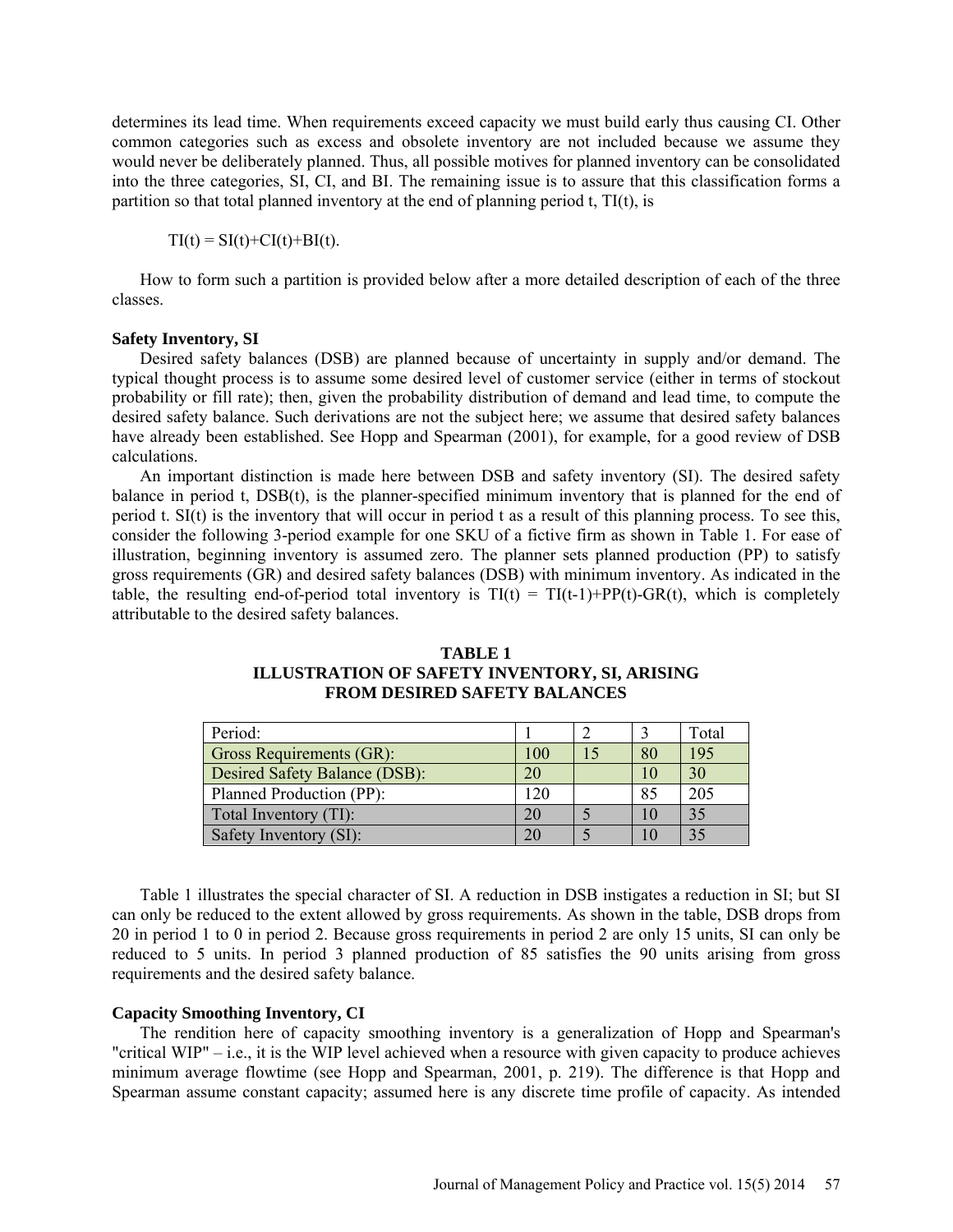here, capacity smoothing inventory is the minimum inventory needed to satisfy gross requirements and the desired safety balances throughout the planning horizon. When for some period t, GR(t) exceeds the available capacity, then in one or more periods, t-i, in which there is adequate capacity, there is a need (a requirement) to build ahead. Such build ahead requirements are referred to here as capacity adjusted requirements, CAR(t-i). Such planning is sometimes referred to as "production smoothing." This characterization is misleading. Planned inventory in this case exists because the time profile of capacity is limited and differs from the time profile of demand. Normally, the example is seasonal demand and constant capacity. But consider the case of constant demand and time varying capacity. Then we need to have inventory to accomplish "unsmooth" production! Time-varying capacity happens, for example, as a result of previous commitments of a resource as well as shift and vacation schedules, etc. Interestingly, in the case of time-varying capacity, the planning of inventory to smooth the discrepancy between capacity and demand could lead to the well-known "bullwhip" effect in which the variance of planned production (output) is greater than the variance of demand (input). On the other hand, in the case of seasonal demand and constant capacity we have high input variance and low output variance resulting in "production smoothing," the opposite of bullwhip (for details on bullwhip see Lee, Padmanabhan, and Whang, 1997, and Gorman and Kanet, 2011). The important point here is that such inventory is knowingly planned for the purpose of solving the mismatch between demand and capacity. Whether it leads to "smoothing" or "bullwhip" is not relevant here. The end result is a set of time-phased inventories,  $CI(t)$ ,  $t = 1,..., n$ . Table 2 illustrates how CI is generated when capacity is limited.

#### **TABLE 2**

# **ILLUSTRATION OF HOW LIMITED CAPACITY GIVES RISE TO CAPACITY ADJUSTED REQUIREMENTS AND CAPACITY SMOOTHING INVENTORY, CI**

| Period:                               |     |     |    | Total |
|---------------------------------------|-----|-----|----|-------|
| <b>Gross Requirements (GR):</b>       | 100 | 15  | 80 | 195   |
| Desired Safety Balance (DSB):         | 20  |     | 10 | 30    |
| Capacity $(C)$ :                      | 130 | 120 | 60 |       |
| Capacity Adjusted Requirements (CAR): | 120 | 25  | 60 | 205   |
| Planned Production (PP):              | 120 | 25  | 60 | 205   |
| Total Inventory (TI):                 | 20  | 30  | 10 | 60    |
| Safety Inventory (SI):                | 20  | 5   | 10 | 35    |
| Capacity Smoothing Inventory (CI):    |     | 25  |    | 25    |

Found in Table 2 are the same set of gross requirements and desired safety balances as the earlier example with the additional feature of limited capacity, C. Planned production is again set to satisfy gross requirements and desired safety balances with minimum inventory, but within production capacity. Resulting end-of-period total inventory,  $TI(t) = TI(t-1)+PP(t) - GR(t)$  is now the sum of SI and CI.

#### **Batching Inventory, BI**

Batching inventory is the inventory due to economies of scale in the production and/or transport processes. Economic lot sizing, purchase quantity discounting, consolidating of freight, etc., all give rise to batching inventory,  $BI(t)$ ,  $t = 1,..., n$ . Table 3 continues the earlier example by showing the resulting plan when the production in periods 2 and 3 are combined for economic reasons (e.g., to save a setup). Again, resulting end-of-period total inventory is  $TI(t) = TI(t-1)+PP(t)-GR(t)$  and is the sum of SI, CI, and BI.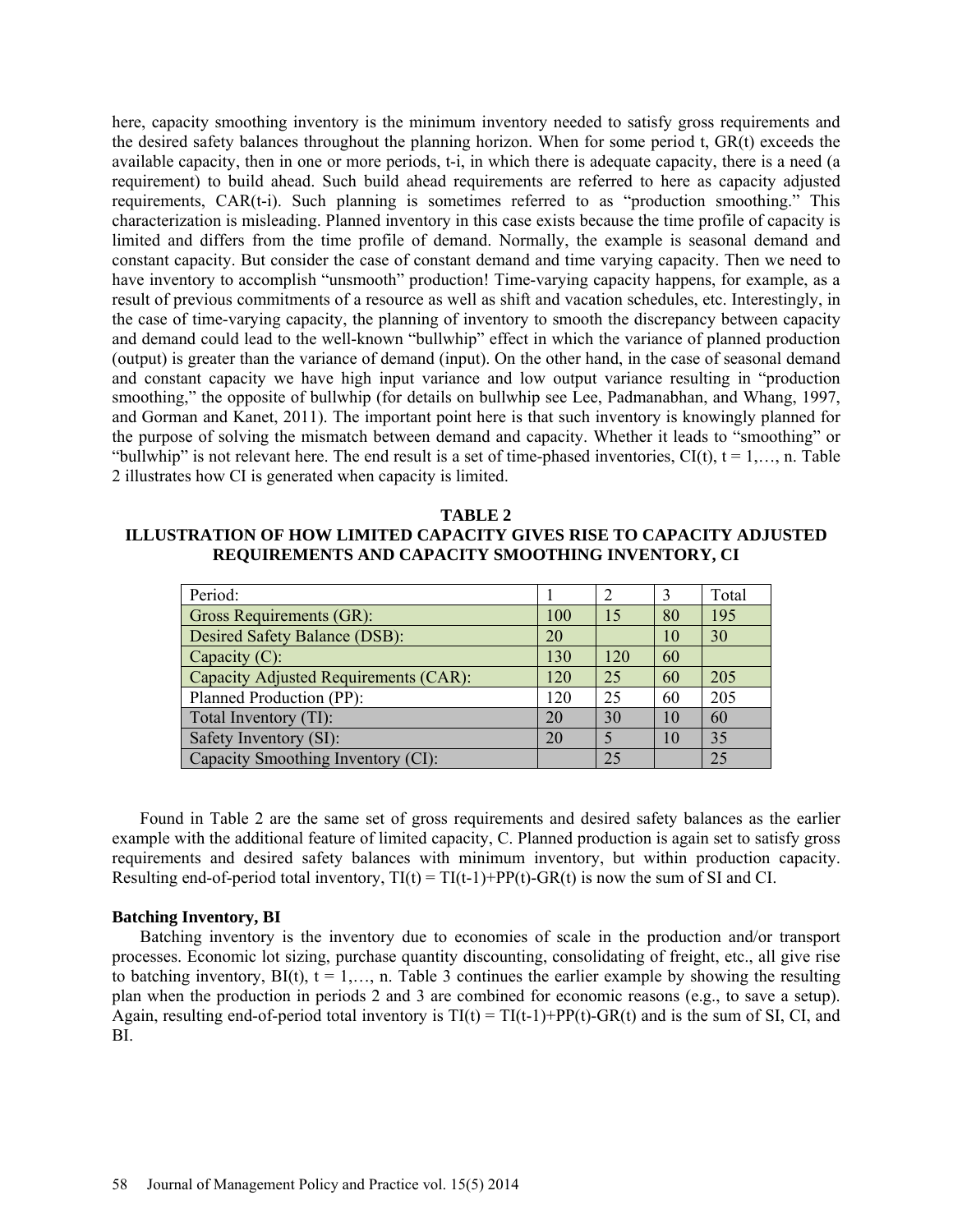| Period:                               |     | 2                        | 3  | Total |
|---------------------------------------|-----|--------------------------|----|-------|
| Gross Requirements (GR):              | 100 | 15                       | 80 | 195   |
| Desired Safety Balance (DSB):         | 20  |                          | 10 | 30    |
| Capacity $(C)$ :                      | 130 | 120                      | 60 |       |
| Capacity Adjusted Requirements (CAR): | 120 | 25                       | 60 | 205   |
| Planned Production (PP):              | 120 | 85                       |    | 205   |
| Total Inventory (TI):                 | 20  | 90                       | 10 | 120   |
| Safety Inventory (SI):                | 20  | $\overline{\mathcal{L}}$ | 10 | 35    |
| Capacity Smoothing Inventory (CI):    |     | 25                       |    | 25    |
| Batching Inventory (BI):              |     | 60                       |    | 60    |

# **TABLE 3 ILLUSTRATION OF HOW ECONOMIC BATCHING YIELDS BATCHING INVENTORY, BI**

# **COMPUTING SI, CI AND BI**

The aforementioned inventory classes can be easily computed in a typical ERP-based production planning system. For a planning horizon {0, 1,…, n} assume that for each SKU that we are given a set of customer gross requirements (demands), GR(t), a set of desired end of period safety inventory balances, DSB(t), and a set of production capacities,  $C(t)$ . Without loss of generality assume SI(0),  $CI(0)$ ,  $BI(0) = 0$ . The procedures explained below assign inventory to these classes in a hierarchical fashion: first to safety inventory, followed by capacity inventory, and finally batching inventory.

# **Determining SI**

Determining SI is somewhat complicated by the fact that desired safety inventory balances are never planned to be used and may change over time. The concept of "virtual requirements", as done in SAP's advanced planning module, APO, can be adapted to compute SI (see Hoppe, 2007 for details). In doing this, two types of virtual requirements, positive requirement adjustments, PRA(t), and negative requirement adjustments, NRA(t), are employed. Each virtual PRA artificially inflates demand. Thus, each PRA has to be offset in a later period by one or more NRAs. NRAs may have to be distributed over a number of future periods because a period's total requirements cannot be allowed to fall below zero. To save inventory, NRAs must occur as early as possible. The following simple linear program assures all this. The procedure provides safety stock adjusted requirements, SSAR(t). In other words, SSAR are the original gross requirements, GR, adjusted for the desired safety stock balances, DSB. For a planning horizon comprised of n periods, define the following input parameters:

 $GR(t) \ge 0$ : gross requirements (demand) for period t (t = 1,..., n), DSB(t)  $\geq$  0: desired safety stock inventory balance as of end of period t (t = 1,..., n),

and the following decision variables:

PRA(t): positive requirement adjustments for period t  $(t = 1, \ldots, n)$ , NRA(t): negative requirement adjustments for period t ( $t = 1, \ldots, n$ ), SSAR(t): safety stock adjusted requirements for period t ( $t = 1, \ldots, n$ ), SI(t): safety stock induced inventory at end of period t ( $t = 1, \ldots, n$ ).

The linear programming formulation is then as follows.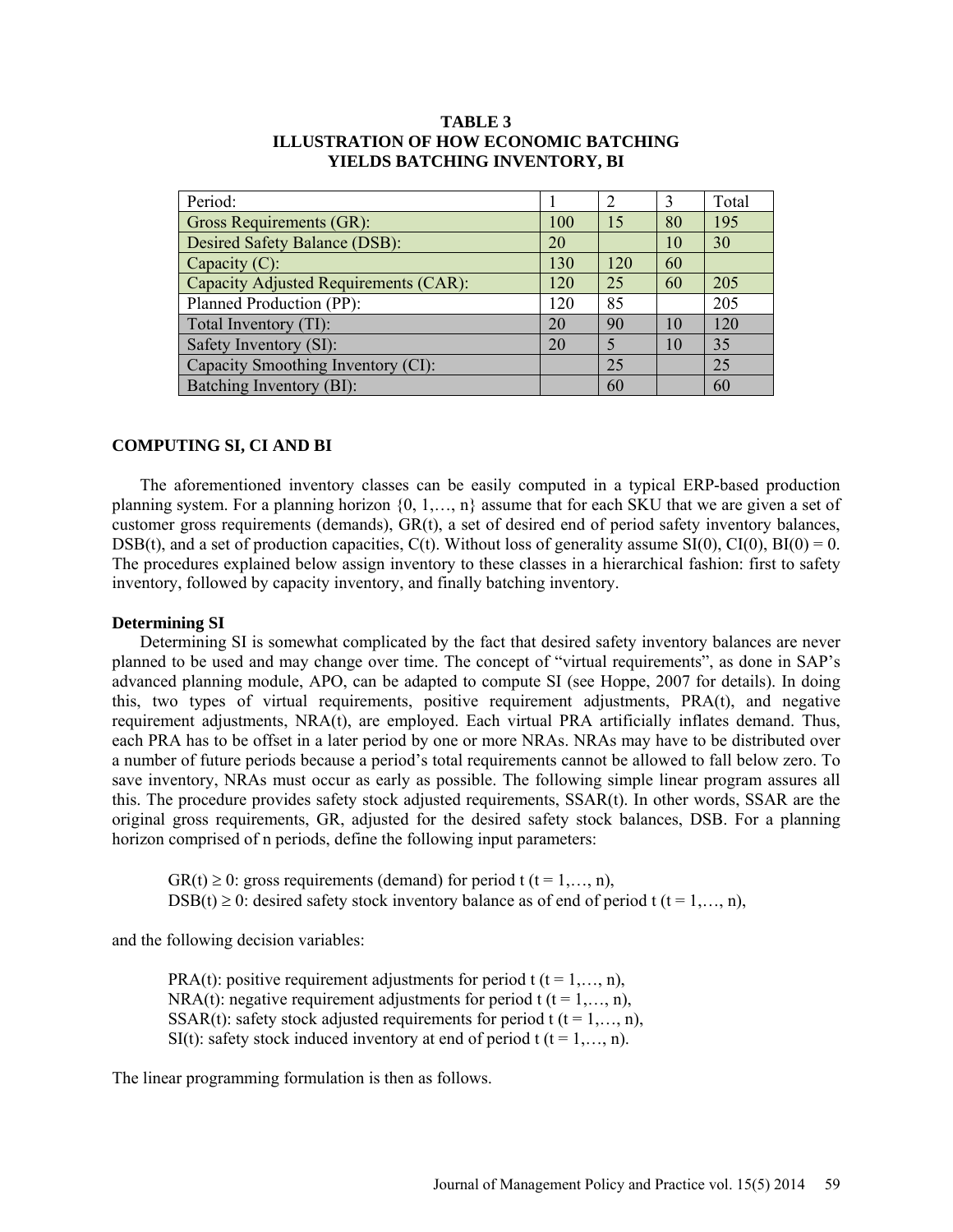Minimize:  $\Sigma_{t=1,\dots,n}$  SI(t)

Subject to:

| $NRA(t) \leq GR(t)$ (t = 1,,n)                      |     |
|-----------------------------------------------------|-----|
| $SSAR(t) = GR(t)+PRA(t)-NRA(t)$ $(t = 1,, n)$       |     |
| $SI(1) = PRA(1) - NRA(1)$                           |     |
| $SI(t) = SI(t-1) + PRA(t) - NRA(t)$ $(t = 2,, n)$   | (4) |
| $SI(t) \geq DSB(t)$ $(t = 1,, n)$                   |     |
| PRA(t), NRA(t), SSAR(t), SI(t) $\geq 0$ (t = 1,, n) | (6) |

As indicated, the objective is to minimize total SI through the planning horizon. Constraints (1) assure that negative requirement adjustments do not exceed gross requirements. Constraints (2) sets safety stock adjusted requirements to gross requirements with all adjustments. Constraints (3) and (4) assure balanced inventory. Constraints (5) assure that safety inventory always meets desired inventory balances. Constraints (6) assure non-negativity. Table 4 provides the LP solution to the sample situation described earlier. Note that projected safety inventory and SSAR are independent of capacity and planned production.

**TABLE 4 EXAMPLE LP SOLUTION FOR SAFETY INVENTORY**

| Period:                                    |     |    |     | Total |
|--------------------------------------------|-----|----|-----|-------|
| Gross Requirements (GR):                   | 100 | 15 | -80 | 195   |
| Desired Safety Balance (DSB):              | 20  |    | 10  | 30    |
| Positive Requirement Adjustments (PRA):    | 20  |    | 10  | 30    |
| Negative Requirement Adjustments (NRA):    |     | 15 |     | 20    |
| Safety Stock Adjusted Requirements (SSAR): | 120 |    | 85  | 205   |
| Safety Inventory (SI):                     | 20  |    | 10  | 35    |

# **Determining CI**

Given SSAR and a set of capacities C, we can compute CI and CAR by means of the following simple linear program. We assume that for each period t in the horizon that  $\sum C(j) \geq \sum$ SSAR(j) for j = 1,..., t, i.e., there are no capacity shortages.<sup>4</sup>

Minimize:  $\Sigma_{t=1,\dots,n} CI(t)$ 

Subject to:

| $CAR(t) \le C(t)$ $(t = 1,, n)$ |  |
|---------------------------------|--|
| $CI(1) = CAR(1)$ -SSAR(1)       |  |

 $CI(t) = CI(t-1) + CAR(t) - SSAR(t)$  (t = 2, ..., n) (3)

$$
\sum_{j=1,\dots, t} CAR(j) \ge \sum_{j=1,\dots, t} SSAR(j) \ (t = 1, \dots, n)
$$
\n(4)

 $CAR(t), CI(t) \ge 0$  (t = 1,…, n) (5)

Constraints (1) assure that capacity adjusted requirements are within pre-specified capacities. Constraints (2) and (3) assure inventory balance. Constraints (4) assure that all SSAR are met. Table 5 provides the solution values for CI and CAR for the example situation described above.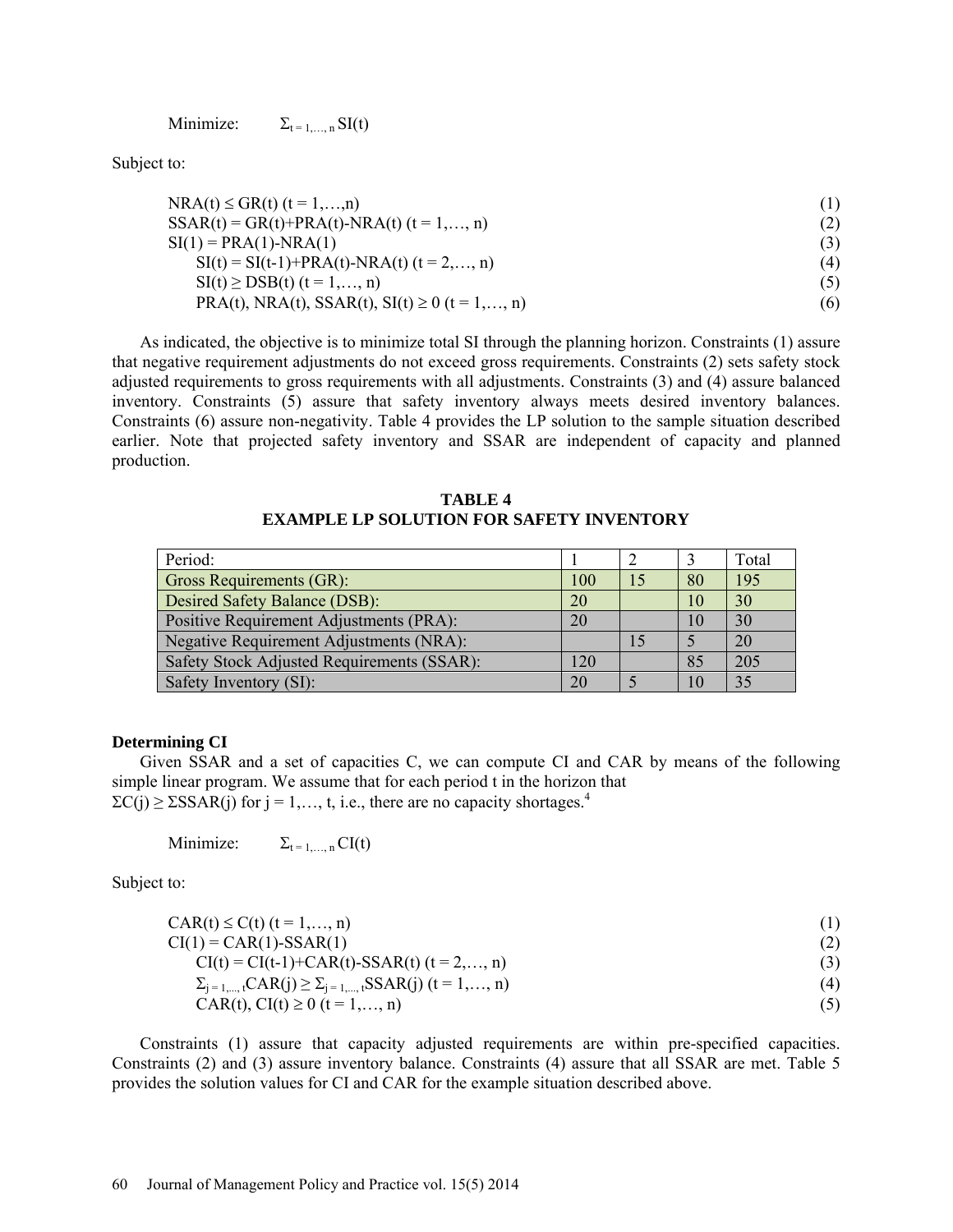# **TABLE 5 EXAMPLE LP SOLUTION FOR CAPACITY SMOOTHING INVENTORY**

| Period:                                    |     |     |    | Total |
|--------------------------------------------|-----|-----|----|-------|
| Safety Stock Adjusted Requirements (SSAR): | 120 |     | 85 | 205   |
| Safety Inventory (SI):                     | 20  |     | 10 | 35    |
| Capacity $(C)$ :                           | 130 | 120 | 60 |       |
| Capacity Adjusted Requirements (CAR):      | 120 | 25  | 60 | 205   |
| Capacity Smoothing Inventory (CI):         |     | 25  |    |       |

Thus, CI represents the projected available inventory balances caused by the discrepancy between safety stock adjusted customer requirements and capacity adjusted requirements. CI can be considered as an investment to avoid adding capacity.

#### **Determining BI**

Now that SI and CI have been identified, any additional inventory, BI, will be the result of the economics of batching of planned production PP. BI can be computed as follows:

 $BI(t) = BI(t-1)+PP(t) - CAR(t)$  for  $t = 1,..., n$ 

or from

 $BI(t) = TI(t) - SI(t) - CI(t)$  for  $t = 1, ..., n$ .

It is important to see that we do not need to know planned production to compute SI or CI. To compute CAR and CI, SSAR and SI must first be computed. BI occurs when PP exceeds CAR.

#### **DEMONSTRATION INTERFACE TO ERP**

Note that when the idea of inserting safety requirements is added to the planning task, then a procedure for updating these requirements is necessary, whereby such requirements may need to be occasionally rescheduled (i.e., increased, decreased, or re-timed). Moreover, as mentioned above, it may be desirable to plan different levels of safety requirements over time. (For more details regarding dynamic planned safety stock requirements see Kanet, Gorman, and Stößlein, 2010).

Presented in Figure 1 is a prototype planning system interface which demonstrates how safety inventory, capacity inventory, and batching inventory can be isolated and accounted for in a production plan. We anticipate this to be the interface for a production planner operating in an ERP environment. For simplicity of illustration and without loss of generality, assume beginning inventory level is zero. Given capacities and gross requirements, the planner's task is to insert desired safety stock levels and planned production (shaded cells). Note the entries for the three different classes of inventory and how they are time-phased over the planning horizon.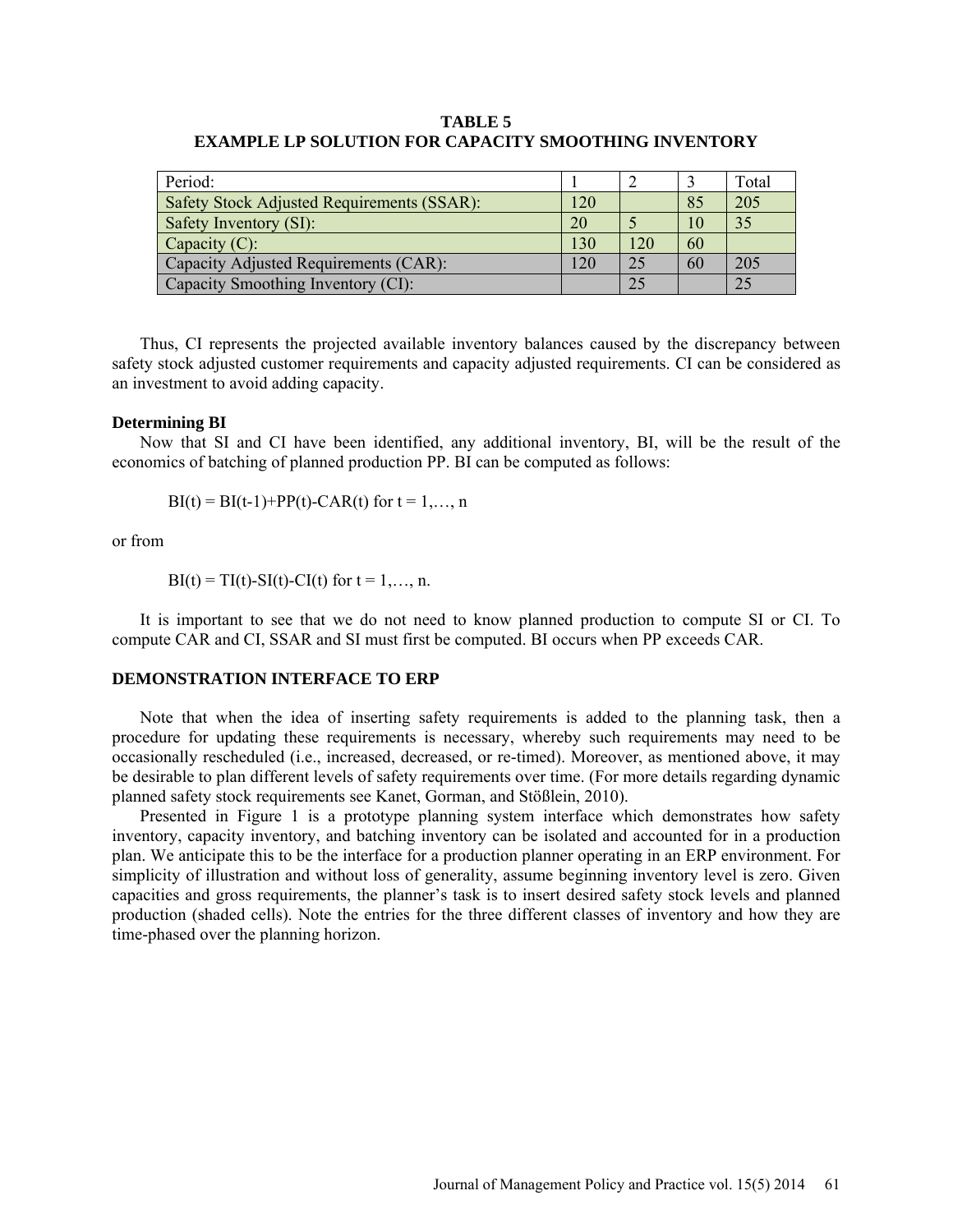## **FIGURE 1 ILLUSTRATION OF PLANNING INTERFACE EMPLOYING THE REPORTING OF INVENTORY BY MOTIVE**

| period:                        |     | 2   | 3   |     | 5   | 6   |     | 8                | 9   | 10  | 11 | 12 | Total |
|--------------------------------|-----|-----|-----|-----|-----|-----|-----|------------------|-----|-----|----|----|-------|
| Gross Regnts (GR):             | 60  | 10  | 20  | 100 | 10  | 180 | 390 | 10               | 10  | 240 | 15 | 20 | 1065  |
| Desired Safety Balances (DSB): | 15  |     | 10  | 20  |     | 20  | 30  |                  |     | 30  |    |    | 130   |
| SS Adj Regnts (SSAR):          | 751 |     | 25. | 110 |     | 190 | 400 |                  |     | 260 |    |    | 1065  |
| <b>SAFETY INV (SI):</b>        | 15  | 5.  | 10. | 20  | 10  | 20  | 30  | 20               | 10  | 30  | 15 |    | 185   |
| Capacity (C):                  | 230 | 110 | 200 | 270 | 100 | 90  | 330 | 60               | 100 | 30  | 60 | 60 | 1640  |
| <b>CAP SMOOTH. INV (CI):</b>   |     |     |     | 140 | 240 | 140 | 70  | 130              | 230 |     |    |    | 950   |
| CapAdjRegmts (CAR):            | 751 |     | 251 | 250 | 100 | 90  | 330 | 60               | 100 | 30  |    |    | 1065  |
| Planned Prod (PP):             | 100 |     |     | 250 | 100 | 90  | 330 | 60               | 100 | 30  |    |    | 1065  |
| <b>BATCHING INV (BI):</b>      | 25  | 25  |     |     |     |     |     |                  |     |     |    |    | 50    |
| <b>TOTAL INV (SI+CI+BI):</b>   | 40  | 30  | 10  | 160 | 250 | 160 | 100 | 150 <sub>1</sub> | 240 | 30  | 15 |    | 1185  |

In this example we see that the safety stock plan causes average safety inventory of  $185/12 = 15.4$ units over the horizon. Observe how the capacity profile C differs from the profile of gross requirements and desired safety balances (Safety Stock Adjusted Requirements), giving rise to capacity smoothing inventory, CI, in periods 4-9, so that an average inventory due to the requirements-capacity mismatch of  $950/12 = 79.2$  units will occur. Moreover, note how the planner has decided to batch production (within capacity limits) in period 1, apparently to take advantage of reduced setup or quantity discounts, so that batching inventory occurs in periods 1 and 2. Total planned inventory is then summarized at the bottom of the table. It could subsequently be used as an input to cash planning.

We can easily envision how such a feature in an ERP system could be put to use in decision making. If we summarize over all SKUs that consume capacity from a particular resource, we can see how much inventory is being caused as a result of the current level of capacity utilization. We could use this information to perform a cash flow analysis of the benefits of adding capacity to the resource. Likewise, knowing the precise inventory implications could aid decision making in the setting of safety stock levels. Finally, the planner can readily see the inventory effects of his decision to batch production; it would be a simple matter to add holding cost information to the planning interface.

More sophisticated analyses are also facilitated by the breakdown of planned inventory as proposed here. For example, in the example interface shown above, it would be easy to show the planner when and how much capacity to add in order to reduce inventory or to make possible larger batches. Then the added economy of larger batches, the benefit of which would be the avoidance of cash outflows, could be compared to the cost of the added capacity (e. g. cash outflows due to overtime or equipment purchase). Figure 2 illustrates how support for capacity planning might be added to the interface.

| period:                        |                  | 2   |                 | л   | 5   | 6                |      | 8    | 9   | 10  | 11              | 12 | Total |
|--------------------------------|------------------|-----|-----------------|-----|-----|------------------|------|------|-----|-----|-----------------|----|-------|
| Gross Regnts (GR):             | 60               | 10) | 20 I            | 100 | 10  | 180 <sub>1</sub> | 390) | 10 I | 10  | 240 | 15              | 20 | 1065  |
| Desired Safety Balances (DSB): | 15 <sub>15</sub> |     | 10              | 20  |     | 20               | 30   | 5    |     | 30  |                 |    | 130   |
| SS AdjNet Regints (SSAR):      | 75               |     | 25              | 110 |     | 1901             | 400  |      |     | 260 |                 |    | 1065  |
| <b>SAFETY INV (SI):</b>        | 15               | 5.  | 10 <sup>1</sup> | 20  | 10  | 20               | 30   | 20   | 10  | 30  | 15              |    | 185   |
| Capacity (C):                  | 230              | 110 | 200             | 270 | 100 | 190              | 400  | 60   | 100 | 265 | 60              | 60 | 2045  |
| Capacity Additions:            |                  |     |                 |     |     | 100              | 70   |      |     | 235 |                 |    | 405   |
| <b>CAP SMOOTH. INV (CI):</b>   |                  |     |                 |     |     |                  |      |      |     |     |                 |    |       |
| CapAdjRegmts (CAR):            | 75               |     | 251             | 110 |     | 1901             | 400  |      |     | 260 |                 |    | 1065  |
| Planned Prod (PP):             | 210              |     |                 |     |     | 190              | 400  |      |     | 265 |                 |    | 1065  |
| <b>BATCHING INV (BI):</b>      | 135 <sub>1</sub> | 135 | 110             |     |     |                  |      |      |     | 5   | 5.              |    | 390   |
| <b>TOTAL INV (SI+CI+BI):</b>   | 150 <sub>1</sub> | 140 | 120             | 20  | 10  | 20               | 30   | 20   | 10  | 35  | 20 <sub>1</sub> |    | 575   |

**FIGURE 2 PLANNING INTERFACE WITH CAPACITY MANAGEMENT**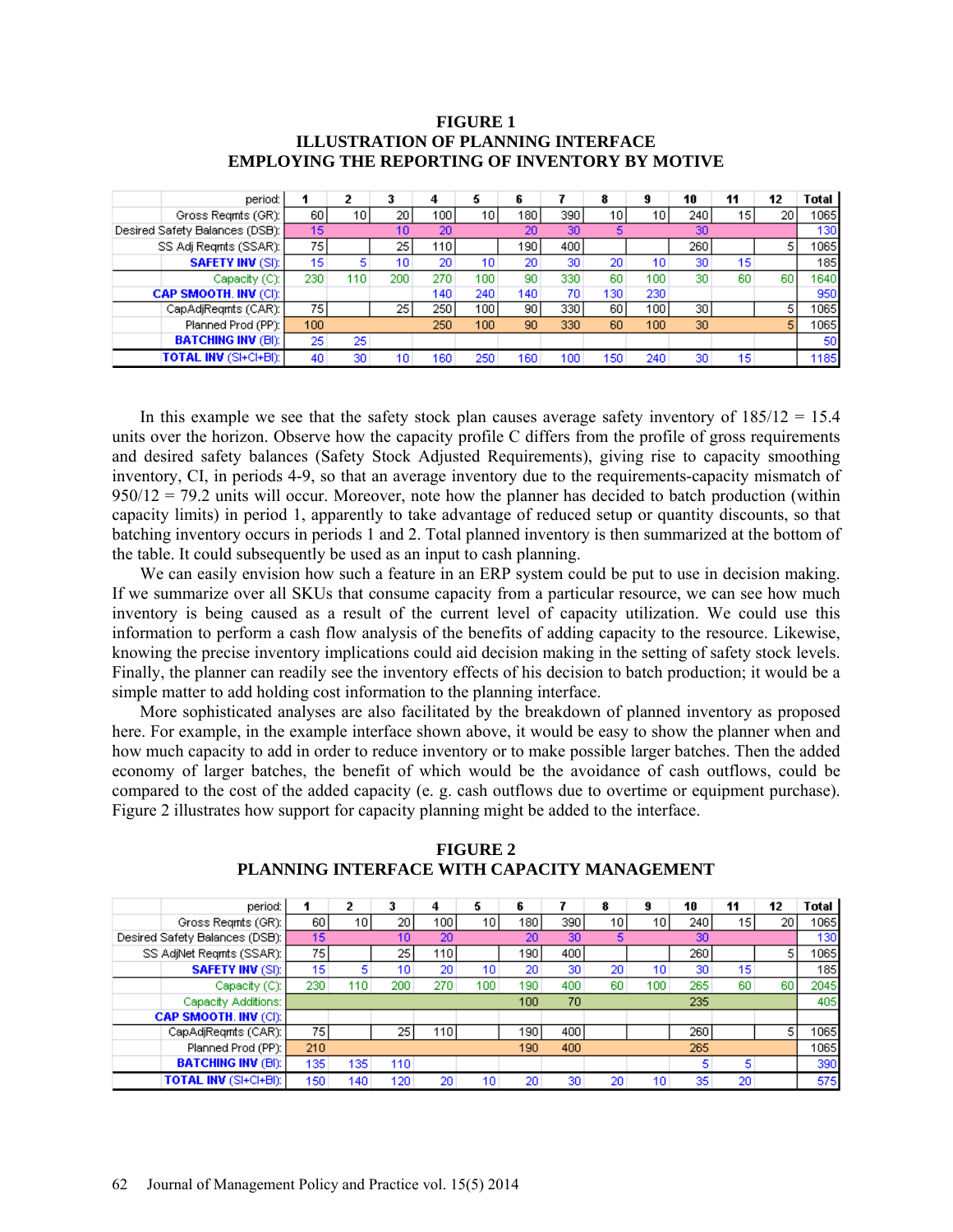Here we see that the interface now includes the capability for the planner to add capacity (as designated in the shaded row labeled "Capacity Additions"). Given the same customer requirements and desired safety levels as before, the planner now plans 100, 70, and 235 units of added capacity in periods 6, 7, and 10, respectively. This affords the additional batching of requirements (from  $\overline{9}$  to 4 setups) as shown in the array of planned production. Capacity smoothing inventory is reduced from 950 to 0 units (total); batching inventory is increased from 50 to 390 units so that total inventory is reduced from 1185 to 575. Adding cost information would make a cash flow analysis now possible. One can see from this example how a decision regarding capacity is intertwined with an economic batching decision. It is the classification of planned inventory by motive that opens the door to this kind of integrated decision making in the planning of production.

For multi-level systems, additional bookkeeping is required. Once an SKU's production plan is determined, the planned production values explode to gross requirements for the SKU's required materials and the capacity profile(s) of the involved resource(s) is (are) updated to account for the capacity that the planned production consumes.

#### **FINAL REMARKS**

If a classification scheme is meant to guide or evaluate the production and operations planning process then it needs to have a number of important properties. Foremost is that the classification scheme should be well-defined and should form a partition of inventory – that is, it divides inventory into mutually exclusive, collectively exhaustive subsets. We have shown this to be the case here. SI is calculated independently of CI and BI; CI is calculated given SSAR and available capacities, C; and BI occur when planned production exceeds CAR. The scheme should be consistently and easily measureable and confirmable. It should be timely and clearly understandable to all parties; it should be relevant, i.e., its connection to the firm's strategic purpose is evident. It should be controllable (those involved have the wherewithall to do something about it) and all parties should find it agreeable and "buy-in" to it.<sup>5</sup> The prototype planning interface presented here clearly demonstrates these properties. It provides two new dimensions to the production planner's task. Not only is production planned but it is integrated with the management of desired safety balances and required capacity, all within the same interface. With the additional information provided in such a planning tool, managers can make informed decisions regarding how much inventory to have and exert a greater level of control over the production and operations planning process. The answer to the question, "*Why are we planning this much inventory?*", is readily apparent.

### **ENDNOTES**

- 1. Here "operating inventory means materials that go directly into the firm's product to be eventually sold (In contrast with indirect materials or supplies used to support operations).
- 2. These requirements are inspired by a similar lists by Küpper (1994; 2005, pp. 245-247) for reporting accounting information and for designing incentive systems.
- 3. These requirements are inspired by a similar lists by Küpper (1994; 2005, pp. 245-247) for reporting accounting information and for designing incentive systems.
- 4. These requirements are inspired by a similar lists by Küpper (1994; 2005, pp. 245-247) for reporting accounting information and for designing incentive systems.
- 5. These requirements are inspired by a similar lists by Küpper (1994; 2005, pp. 245-247) for reporting accounting information and for designing incentive systems.

# **REFERENCES**

Ackoff, R.L., Gupta, S.K., & Minas, J.S. (1962). *Scientific Method*. New York: John Wiley & Sons, Inc. Anderson, L.K., & Clancy, D.K. (1991). *Cost Accounting*. Homewood, IL: Richard D. Irwin.